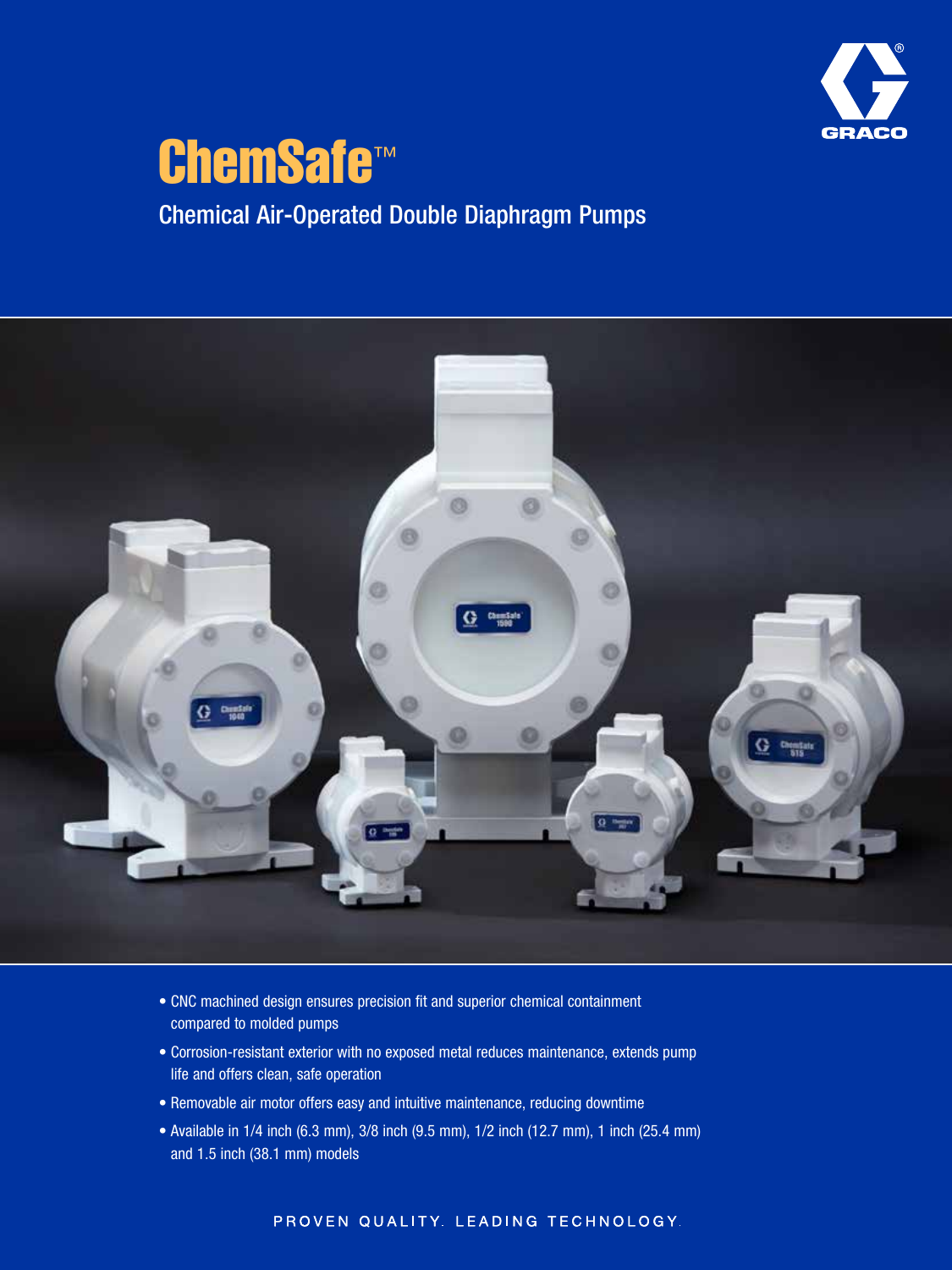# Pumping Solutions for Corrosive Chemicals

## **Performance**



AIR PRESSURE LEGEND

 $=$  at 40 psi

 $^\circledR$  $\circledR$ C

0 10

> = at 100 psi Air Consumption..... = at 70 psi Fluid Pressure

0 10 20 30 40 50 60 70 80 90 100

FLOW (GPM)

0 11

### Safe and Reliable. Machined Design. No Exposed Metal.

Chemical transfer applications demand maximum performance and superior chemical containment. ChemSafe pumps feature 100% PTFE and UHMWPE fluid paths and are chemically safe. You can use these pumps with a variety of materials, plus they deliver unmatched chemical compatibility with challenging corrosive acids and destructive abrasive slurries. The precision-machined body features a tie-bolt design that ensures reliable sealing surfaces free of leaking.

### Applications and Materials

- Acid & Solvent Transfer
- Ceramic Finishing
- Electroplating
- Filter Press
- Steel Production
- Pharmaceutical
- Pickling Baths
- Printing Inks
- Silicone Carbide & Lime Slurries
- Wastewater Treatment

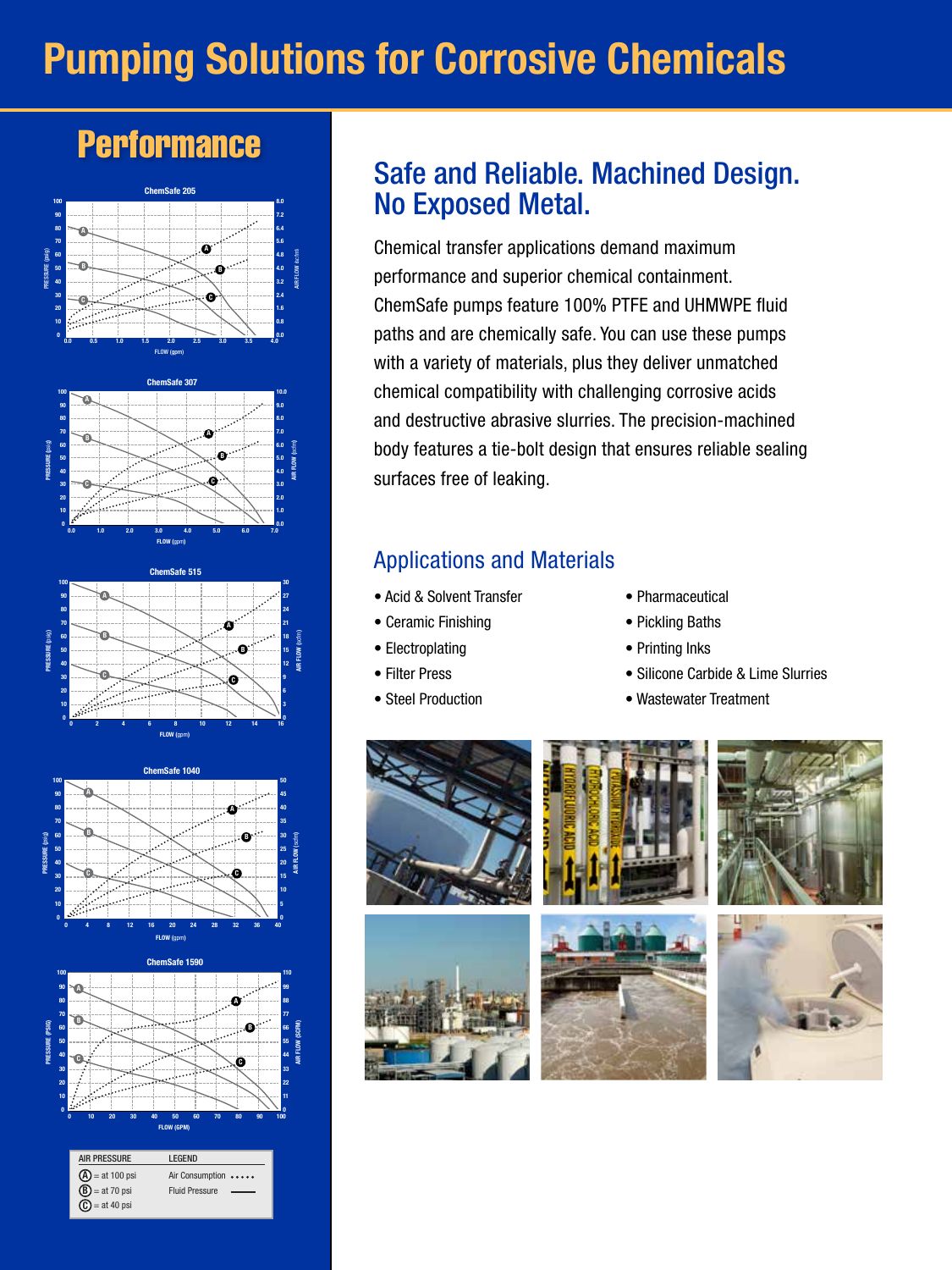

### CHEMICAL COMPATIBILITY GUIDE

Go to our Chemical Compatibility Guide at www.graco.com/chemicalcomp to see if the chemical pumping will work with our ChemSafe Pumps.